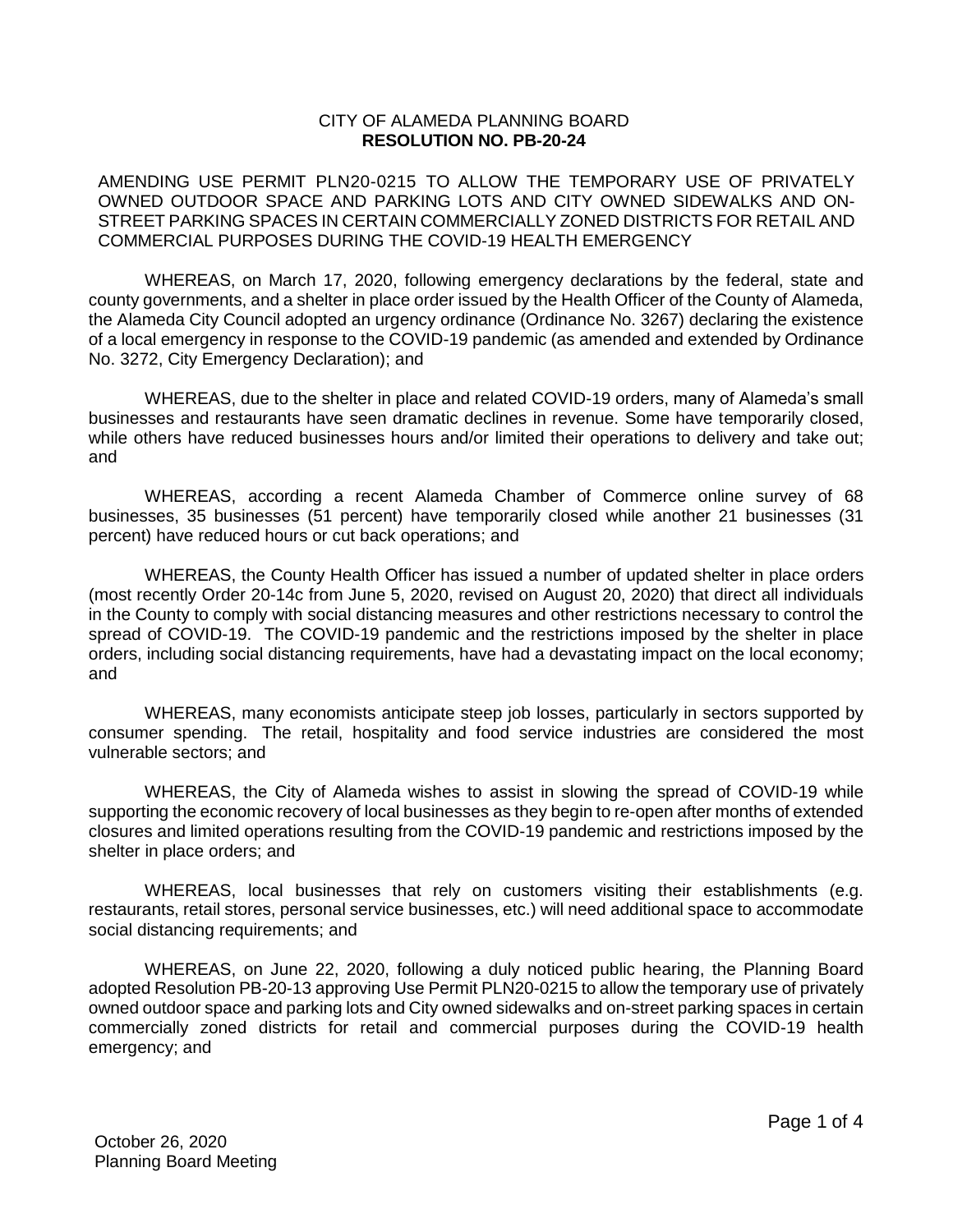WHEREAS, on October 26, 2020, the Planning Board conducted a duly noticed public hearing and approved amendments to Use Permit PLN20-0215 to expand its applicability to additional zoning districts, including Alameda Point zoning districts, that were inadvertently excluded, and to address certain conditions of the Use Permit related to outdoor performances, music, and tents.

NOW, THEREFORE, BE IT RESOLVED, that the Planning Board finds that the following findings can be made in support of the Use Permit approval:

- **1. The location of the proposed use is compatible with other land uses in the general neighborhood area, and the project design and size is architecturally, aesthetically, and operationally harmonious with the community and surrounding development.** The proposed use of outdoor space for customer serving commercial purposes in commercial districts is compatible with the commercial land uses in the area, and the expansion of the existing businesses into outdoor space is aesthetically and operationally harmonious with the community and surrounding development. No architectural changes are being proposed, and any future physical structures will require design review.
- **2. The proposed use will be served by adequate transportation and service facilities including pedestrian, bicycle, and transit facilities.** The project sites are located in commercial districts and will be served by adequate transportation and service facilities including existing transit, pedestrian and bicycle facilities.
- **3. The proposed use, if it complies with all conditions upon which approval is made contingent, will not adversely affect other property in the vicinity and will not have substantial deleterious effects on existing business districts or the local economy.** The proposed use, with the limitation on noise and existing AMC limitations on hours of operation and other AMC requirements, will not adversely affect other property in the vicinity. The purpose of the proposed use permit is to have a beneficial effect on existing business districts and the local economy.

## **4. The proposed use relates favorably to the General Plan.**

Programs and actions to support the local economy relate favorably to General Plan Policy 2.5.a, which calls for providing enough retail business and services to provide Alameda residents with a full range of services; and

BE IT FURTHER RESOLVED, that the Planning Board finds this project is categorically exempt from the California Environmental Quality Act (CEQA) pursuant to CEQA Guidelines Sections 15301 Existing Facilities, 15304(e) Minor Temporary Use of Land, and 15305 Minor Alterations to Land Use Limitations, and none of the exceptions apply; and

BE IT FURTHER RESOLVED, that the Planning Board hereby amends Use Permit PLN20- 0215, subject to the following conditions:

1. Applicability. The use permit shall only apply to commercial properties in the C-1 Neighborhood Business District, C-2 Central Business District, CC-Community Commercial District, NP North Park Street Gateway and Workplace Districts, M-X Mixed Use District, AP-AR Adaptive Reuse, AP-E1 Enterprise-1 through -4, AP-MS Main Street Neighborhood and AP-TC Town Center, and commercial properties within a PD, Planned Development Combining District.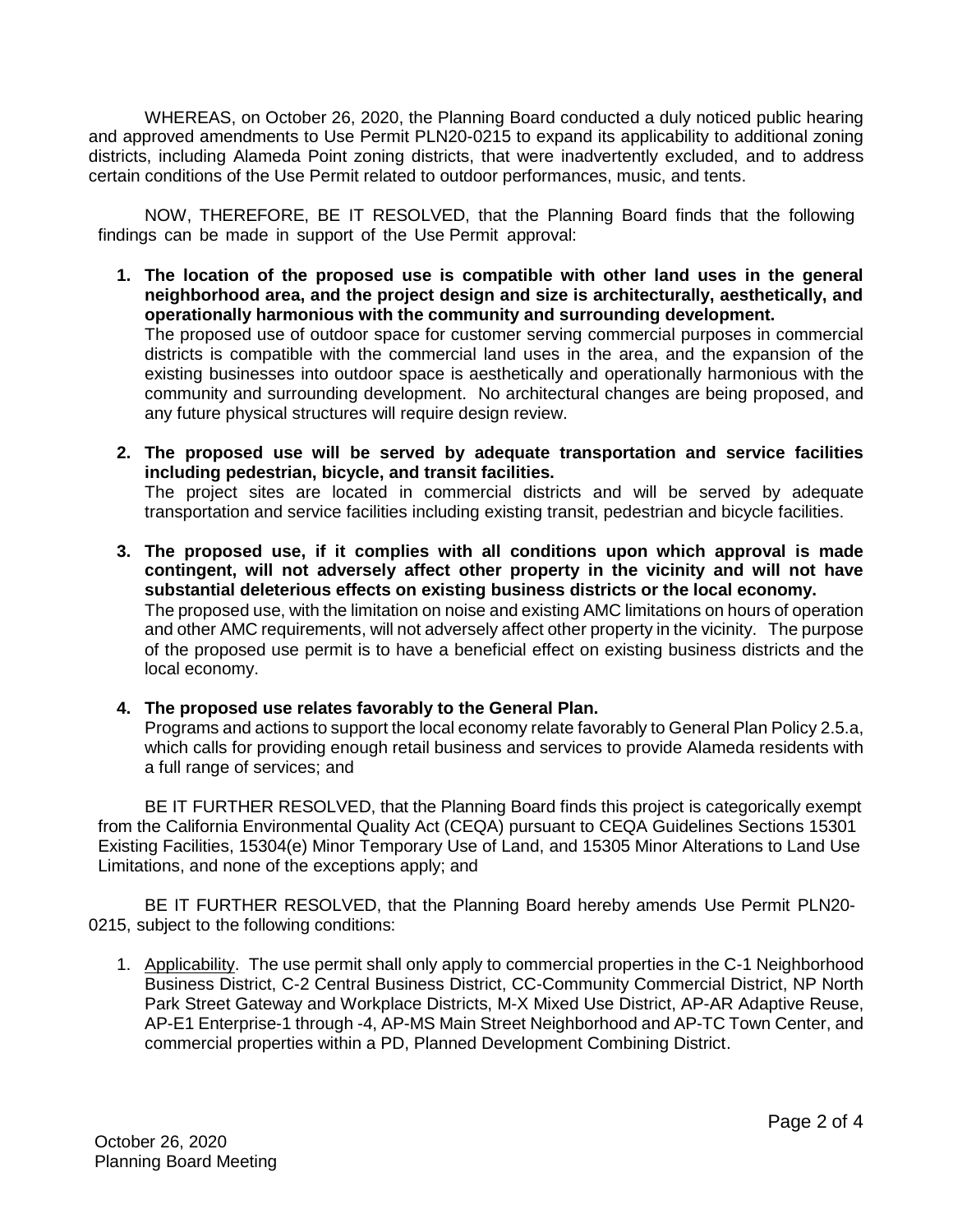- 2. Existing Use Permits. Businesses with existing use permits for outdoor use shall comply with the requirements of both the existing use permit and this temporary use permit. In the event of conflicting provisions, the provisions of this temporary use permit shall govern.
- 3. Compliance with County Health Order and City Requirements. The use of privately owned outdoor space and parking lots and City owned sidewalks and on-street parking spaces must be conducted in compliance with all applicable County Health Orders and City requirements related to COVID-19 as well as laws and regulations of applicable agencies such as the County Environmental Health Department and State Department of Alcoholic Beverage Control. Businesses serving food and beverages shall maintain all necessary food and beverage permits, licenses, and approvals that are required to serve food and beverages within the new or expanded outdoor area. In addition, if a business wishes to serve alcohol in the new or expanded outdoor area, it must obtain and maintain the required state alcoholic beverage license approvals. In addition, businesses shall comply and further shall cause its employees, agents, guests, invitees, and contractors to comply with all conditions within this use permit, and any other rules or regulations established by the City of Alameda concerning this use permit for temporary use of outdoor areas, which the City may modify or supplement from time to time in order to protect and promote the public health, safety, and welfare.
- 4. Use of Privately Owned Outdoor Spaces. Any business with an active business license and upto-date Business Improvement Area assessments, if applicable, may use privately owned outdoor (un-enclosed open air) space and parking lot(s) on the subject property for retail and commercial uses, including customer services, customer seating, and/or display and sale of retail products. Permission to establish an outdoor area under this use permit does not authorize a business to physically modify, alter, or demolish existing structures and site improvements or to erect new structures or site improvements; provided, however, a business may install temporary barriers or separations, re-stripe parking lots, and make use of temporary ramps to ensure accessibility, promote health and safety, and otherwise accommodate the establishment or expansion of outdoor dining into parking areas. The construction, modification, alteration, and demolition of structures and site improvements will require the issuance of separate permits.
- 5. Use of Privately owned Off-street Parking Areas. Use of privately owned off-street parking spaces must be in conformance with all Alameda Fire Department requirements for building accessibility. Among other ADA requirements, a business shall maintain an accessible path of travel to, from, and within the outdoor area to all points adjacent to the outdoor area. No parking for disabled persons or required landscape areas may be repurposed for restaurant or retail use.
- 6. Encroachment Permit Required for Use of City-owned Property. Any business with an active, current encroachment permit authorizing the use of public right of way may use City-owned sidewalk space and/or on-street public parking spaces for retail and commercial uses, including customer services, customer seating, and/or display and sale of retail products.
- 7. Tents and Umbrellas: Tents and umbrellas that are under 400 square feet in size may be erected in private off street parking lots to provide shade provided that heaters of any kind shall not be used under tents or umbrellas, and the use of tent walls shall allow for open air flow and meet the current County Health Orders.
- 8. Noise. All outdoor activities, music, amplified sound, live music and performances, or other entertainment events whether live or recorded, within the outdoor areas shall be in conformance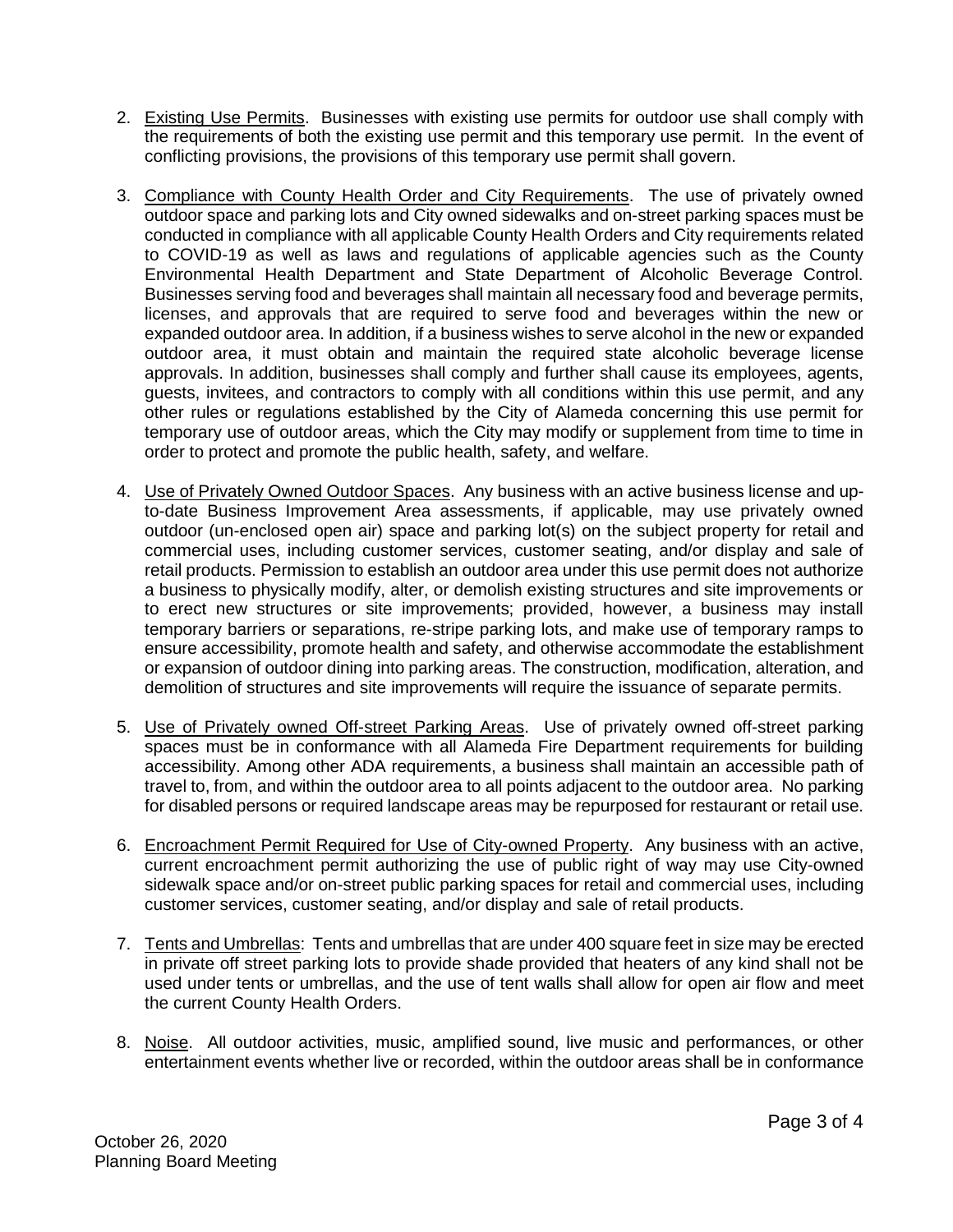with the current County Health Orders in effect at the time and in conformance with the noise limits established by the City's Noise Ordinance, AMC Section 4-10.

- 9. Hours of Operation. Outdoor commercial activity consistent with this use permit may occur between the hours of 7AM to 10PM Sunday through Thursday and 7 AM to Midnight on Friday and Saturday.
- 10. City's Right to Modify/Revoke. The use of privately owned outdoor space and parking lots and City-owned sidewalks and on-street parking spaces may be modified and/or revoked by the Zoning Administrator, Planning Board, and/or City Council for any individual property that violates the requirements, without the need to modify and/or revoke the use permit for all other properties.
- 11. Termination. This use permit shall terminate with expiration of the County Health Order requirements for social distancing in response to the COVID-19 pandemic, unless revoked or extended by the Zoning Administrator, Planning Board and/or City Council at an earlier date.
- 12. Compliance with Conditions. Failure to comply with any conditions stated herein may result in issuance of a citation and/or modification, suspension, or revocation of the Use Permit for any specific property or group of properties.
- 13. Revocation. This Use Permit may be modified or revoked by the Zoning Administrator, Planning Board, and/or City Council, after notice and hearing, if one of the following findings is made: 1) the use or conditions under which it is being operated or maintained is detrimental to the public health, welfare or materially injurious to property or improvements in the vicinity; 2) the property is operated or maintained so as to constitute a public nuisance; or 3) the use is operated in violation of the conditions of the Use Permit.
- 14. INDEMNIFICATION. Any business (or successor in interest) exercising the privileges granted under this use permit shall, to the maximum extent permitted by law, defend (with counsel acceptable to the City), indemnify, and hold harmless the City of Alameda, its City Council, City Planning Board, officials, employees, agents and volunteers (collectively, "Indemnitees") from and against any and all claims, actions, or proceedings against Indemnitees to attack, set aside, void or annul an approval by Indemnitees relating to this use permit. This indemnification shall include, but is not limited to, all damages, losses, and expenses (including, without limitation, legal costs and attorney's fees) that may be awarded to the prevailing party arising out of or in connection with an approval by the Indemnitees relating to this use permit. The City shall promptly notify the business of any claim, action or proceeding and the City shall cooperate in the defense. The City may elect, in its sole discretion, to participate in the defense of said claim, action, or proceeding and the business (or its successor in interest) shall reimburse the City for its reasonable legal costs and attorneys' fees.

NOTICE. The conditions of project approval set forth herein include certain fees and other exactions. Pursuant to Government Code section 66020(d)(1), these Conditions constitute written notice of a statement of the amount of such fees, and a description of the dedications, reservations and exactions. The applicant is hereby further notified that the 90-day appeal period, in which the applicant may protest these fees and other exactions, pursuant to Government Code section 66020(a) has begun. If the applicant fails to file a protest within this 90-day period complying with all requirements of section 66020, the applicant will be legally barred from later challenging such fees or exactions.

The decision of the Planning Board shall be final unless appealed to the City Council, in writing